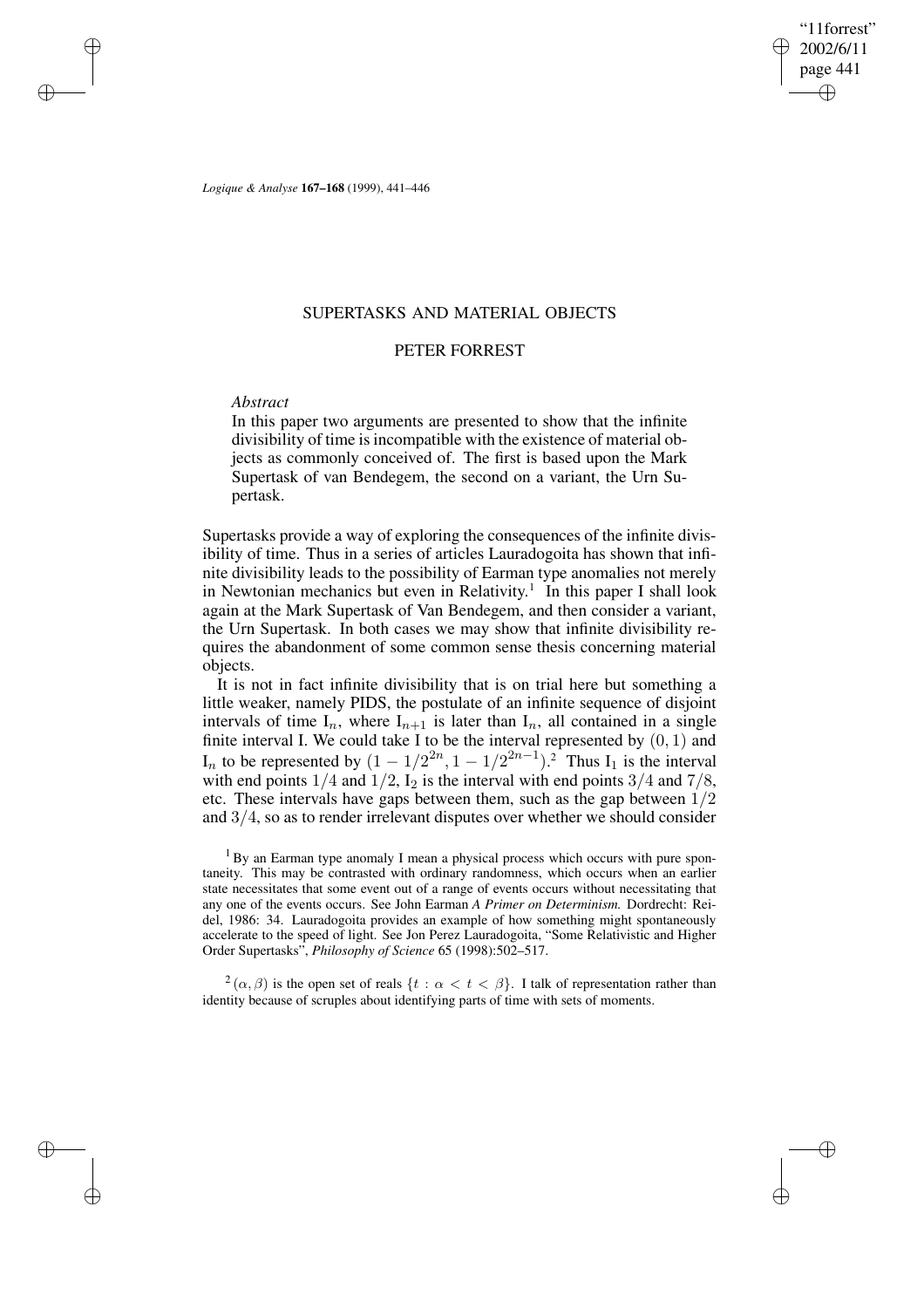"11forrest" 2002/6/11 page 442 ✐ ✐

✐

✐

#### 442 PETER FORREST

open or closed sets of moments. There are attractive accounts of time in which infinite divisibility fails but PIDS holds. For instance we could deny that there are point moments of time and insist that the intervals of time are represented by all and the open intervals of real numbers  $(\alpha, \beta)$  such that  $\alpha < \beta$ . In that case no interval can be divided into two disjoint subintervals but PIDS still holds.

The least radical way of denying PIDS is to assert that Time is discrete in the sense that an interval of finite duration contains only finitely many moments of time. An alternative way in which PIDS could fail would be if there is a lower bound  $\Delta$  to the duration of intervals, which are then represented by all the open intervals  $(\alpha, \beta)$  such that  $\beta - \alpha > \Delta$ .

For a supertask we suppose that in each interval  $I_n$  a possible task is performed, but the tasks are selected so that whole process has an astounding product. Because we do not know the laws of nature when it comes to the realm of the very small, the possibility in question is metaphysical not physical. We shall assume, however, that the very general features of Spacetime, including PIDS are non-contingent, so that it is not just PIDS but the metaphysical necessity of PIDS which is supposed for the reductio argument.

# 1. *The Mark Supertask*

The following example due to van Bendegem illustrates both the general strategy and the difficulty in evaluating supertask arguments.<sup>3</sup>

In  $I_n n$  marks are put down on a piece of paper and all the previous marks erased. So the total number of marks increases throughout I. Yet at the end of I every mark has been erased so there are no marks left.

The supposition that someone making the marks is irrelevant. All that is required is that the process described would be possible assuming the metaphysical necessity of PIDS.

The Mark Supertask is possible only if the marks get smaller and smaller with zero size as their limit. Otherwise the process involves something moving faster than the speed of light. And that nothing can do so is not some law in addition to the structure of Spacetime, in which case we might say it was metaphysically contingent in some sense, but is as much a consequence of the supposed structure of Spacetime as PIDS itself. But if the marks get

3 See Van Bendegem, Jean Paul, "In Defence of Discrete Space and Time", *Logique et Analyse* 38 (1995):127–150.

✐

✐

✐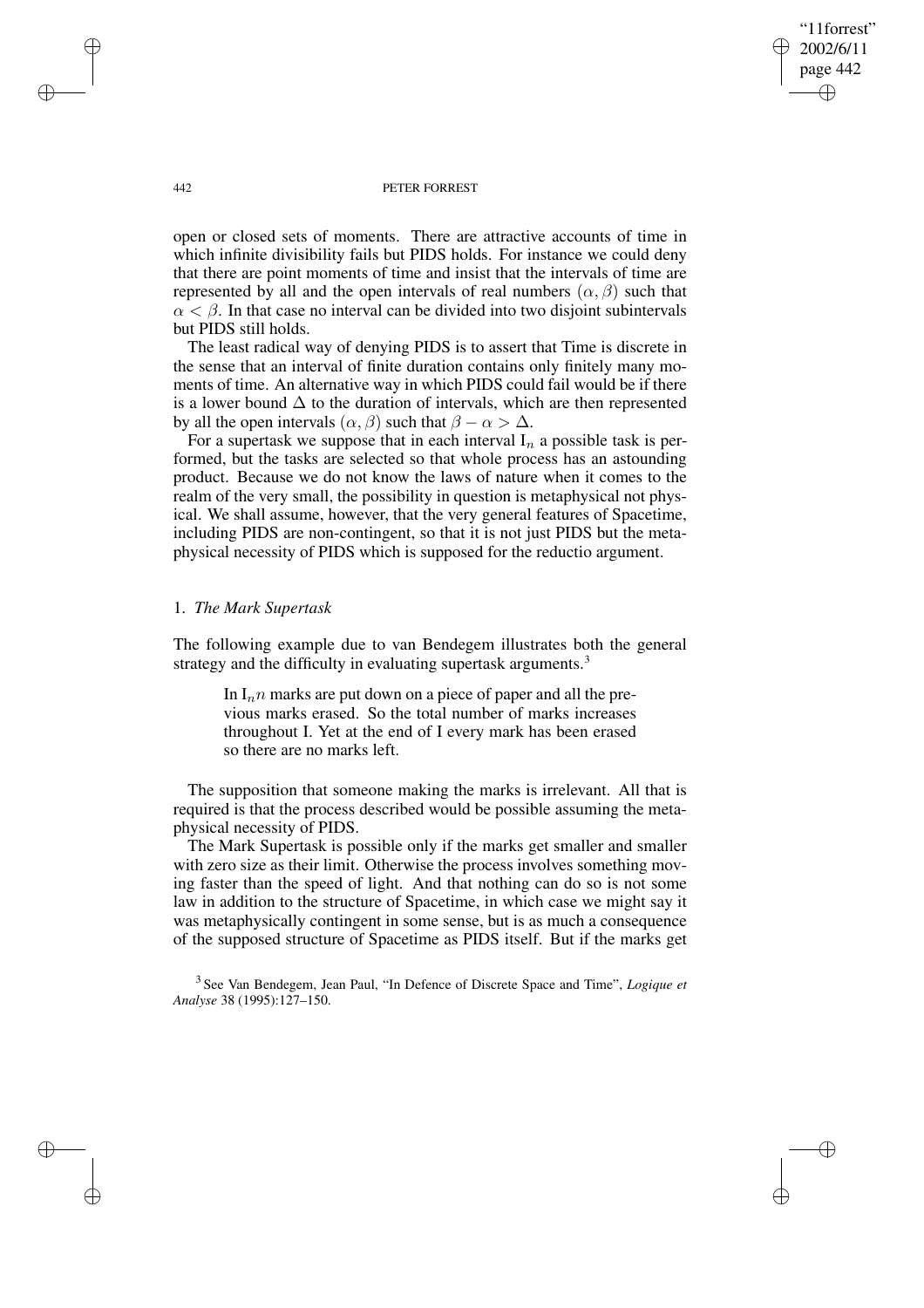✐

✐

smaller and smaller then there is nothing peculiar about the end result in which there are no marks.

Fortunately the Mark Supertask can be modified to avoid this difficulty. Think of the "sheet of paper" as a region of space, and think of a "mark" as a certain kind of particle which is "on the sheet" just in case the particle is zero distance from the region. We may also stipulate that no particle moves in (or between) any of the  $I_n$  except as a result of the operations described. Then although the particles might move by less and less as  $n$  increases we still have the peculiar result that throughout the process the particles that are zero distance from the region increase in number, but at the end there is no particle zero distance from the region. Hence either particles move discontinuously or cease to exist.

To obtain a reductio ad absurdum of PIDS we require not merely that this result is peculiar but that it is metaphysically impossible. Now it is reasonable to assert the metaphysical impossibility of an uncaused annihilation or discontinuous motion of material objects. So *provided* we are prepared to deny that the supertask is the right sort of process to count as the cause of annihilation or discontinuity, we may assert treat the Mark supertask as a reductio ad absurdum of the joint assumption that PIDS holds and there are material objects. The latter is required because if, contrary to common sense, there are no continuing material objects but only a sequence of momentary events, then whether or not there is some further event in a sequence would be a matter of physical rather than metaphysical necessity.

### 2. *Supertasks and Zeno's Principle*

✐

✐

✐

✐

There is considerable intuitive support for Zeno's Principle that nothing can have completed an infinite sequence of consecutive processes. So why should we not use Zeno's Principle to argue that supertasks are impossible? My answer is in two parts. First, unless it is qualified, Zeno's Principle already provides an argument against PIDS, namely that when combined with that postulate it leads to a version of Zeno's Paradox, in which, whenever Achilles gets to where the tortoise was the last time he looked, he pauses to look (but for no longer than he has just run) and then runs on (not looking until he gets to where the tortoise had been). Provided Achilles runs more than twice as fast as the tortoise walks he should still catch up. Second, even if in some way that argument is resisted, the unqualified version of Zeno's principle in no way prevents the supertask occurring. For if the whole process is impossible there must be some integer  $n$  for which the sub-process occurring in  $I_n$  is impossible, but that is not the case. What the unqualified version of Zeno's principle would show is the set up no longer exists for any  $t \geq 1$ . For otherwise it would have completed the infinity of processes. It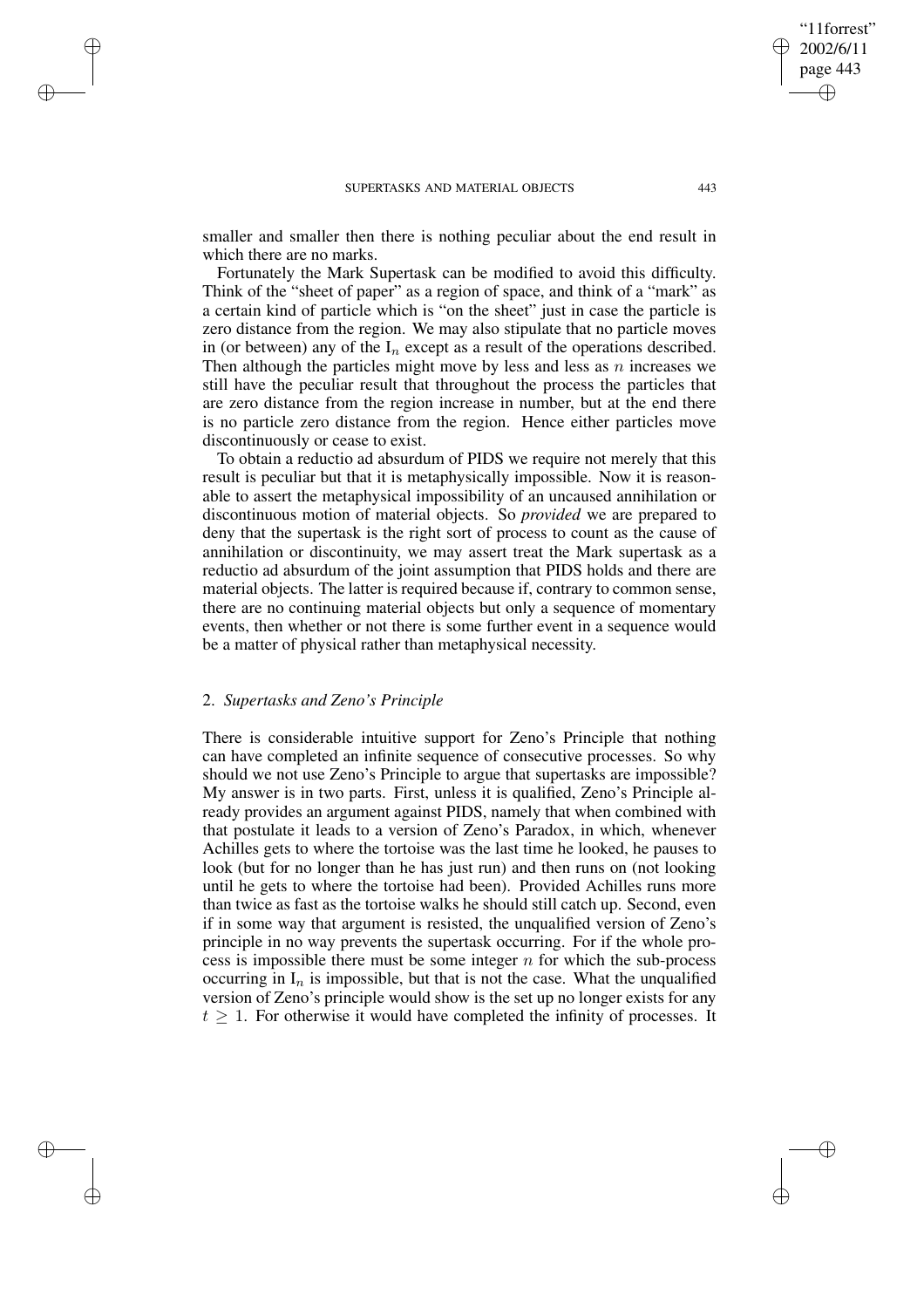"11forrest" 2002/6/11 page 444 ✐ ✐

✐

✐

#### 444 PETER FORREST

may not be clear just what the set up is. In fact it might be the whole Universe, but in any case that the occurrence of a supertask brings the whole set up to an end would by itself be a reductio ad absurdum of PIDS. So either way PIDS cannot be defended by appeal to Zeno's Principle.

## 3. *The Urn Supertask*

The chief purpose of this paper is to introduce a variant on the Mark Supertask, which I call the Urn Supertask, which, like the Mark Supertask is a reductio of the joint suppositions that PIDS holds (non-contingently) and that there are material objects as we commonly conceive of them. Recall that the Mark Supertask was based upon the proviso that a supertask is not the sort of process which could cause annihilation or discontinuity of the marks. The Urn Supertask has the advantage of not being subject to that proviso. We shall, however, be ignoring Zeno's Principle which would make supertask arguments against PIDS quite redundant.

Initially there is precisely one ball in the urn. In each interval  $I_n$  first a new ball is put in, then the urn is shaken and one of the two balls is taken out. The balls, we are to suppose, are qualitatively identical. Hence at each stage there are two possible qualitatively identical outcomes: either the ball which has just been put in is taken out, or the ball which was already there is taken out. Hence, it is asserted, there are infinitely many qualitatively identical histories of the whole process. Of these just two are: (1) the initial ball remaining there the whole time and each new ball being taken out straightaway and (2) the initial ball being taken out in the first interval, and thereafter each ball being taken out in the interval after it was put in. In case (1) there is one ball left at the end. In case (2) there is no ball left at the end. Yet the two processes were, right up to the last moment, qualitatively identical.

Here we have supposed the Persistence Thesis, namely that:

- (1) All material objects persist for an interval of time of positive duration;
- (2) If A is an object existing throughout interval  $J_1$  and B an object existing throughout  $J_2$  then there is a fact of the matter as to whether A and B are the same;
- (3) Although objects can cease to exist they do not do so merely as a result of ordinary interaction with other objects.

Clause (3) is based upon an intuitive idea of an ordinary interaction, but we are to suppose that the sort of process by which one ball is picked out of the urn is quite compatible with the balls surviving.

Persistence is not metaphysically necessary for even if there are material objects there might have been nothing physical or there might have been

✐

✐

✐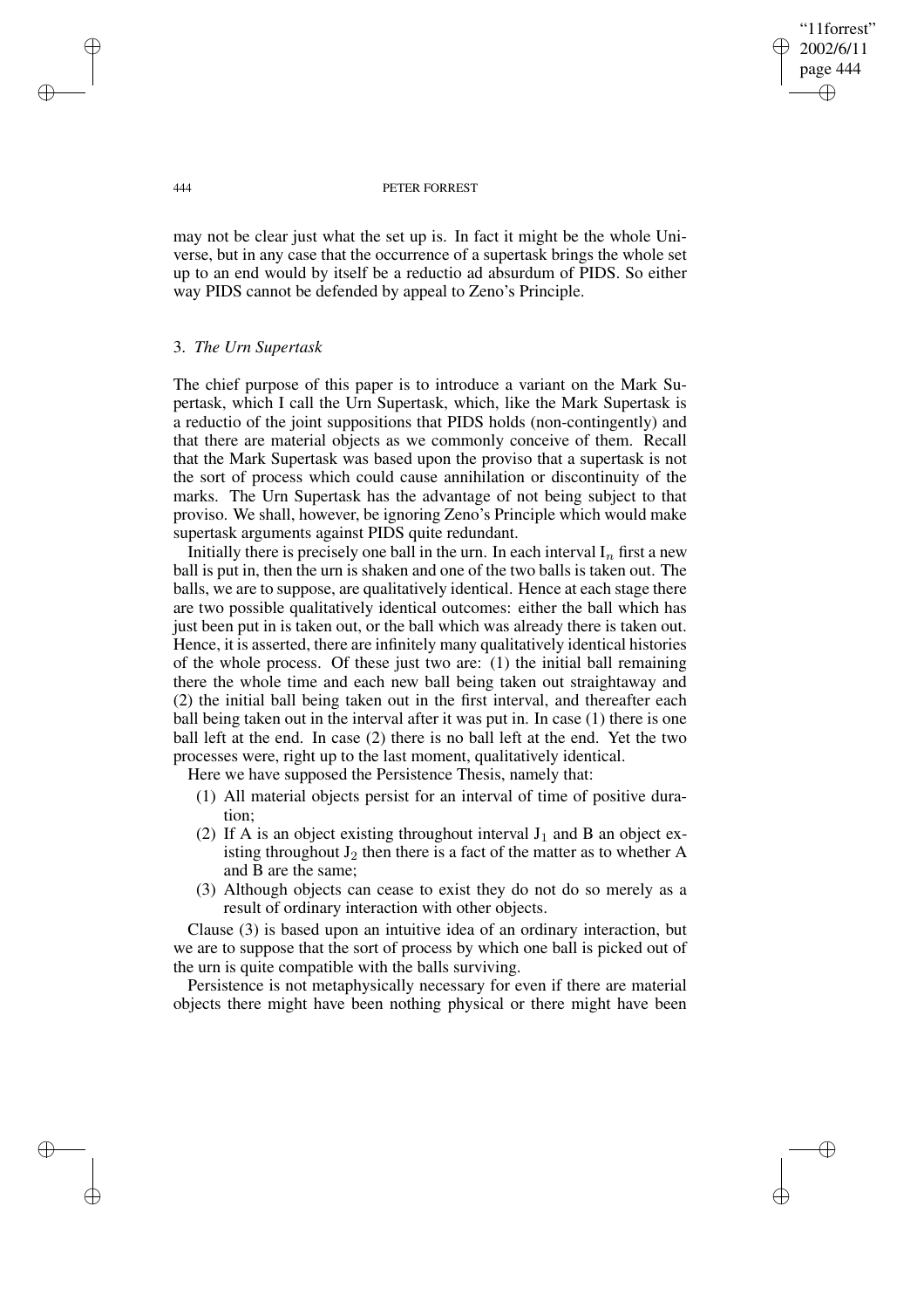#### SUPERTASKS AND MATERIAL OBJECTS 445

a universe with only physical but non-material fields in it. But what we may assert is that of metaphysical necessity if there are material objects (as commonly conceived of) then they satisfy Persistence. Indeed this might well be an analytic truth. Hence under the supposition that PIDS holds noncontingently and that material objects are possible then, intuitively, the Urn Supertask should occur in some possible world. But the Urn Supertask leads to a violation of Impotence of Individuality, namely the principle that if qualitatively identical processes result in products which are not qualitatively identical then the results are not determined by which process is which. That we may claim to be a metaphysically necessary principle. Likewise we may claim that it is metaphysically necessary that the mere occurrence of a possible supertask does not cause the destruction of the objects involved, in this case the balls. This results in a reductio ad absurdum of the combination of PIDS and the existence of material objects.

## 4. *Versions of the Urn Supertask*

✐

✐

✐

✐

If we interpret the Urn Supertask literally then it fails because the histories are not strictly qualitatively identical. For as the urn is shaken each ball follows a distinct trajectory and this influences which one is taken out. To ensure that the two possible histories being considered are indeed qualitatively identical at each stage we need some minor variation. in which the way the "urn" is "shaken up" results in two qualitatively identical situations.

Suppose, first, the "balls" are point particles and that they move towards each other horizontally —one coming from the right and one the left— they collide without fusing into a single particle and move apart along the vertical axis —one going up and one down. Then there is no qualitative difference between the situation in which the particle from the right goes downwards and the one in which the particle from the right goes upwards. Call this the point particle interpretation of the Urn Supertask. We may note that there is also no qualitative difference between either of the above and the situation in which collision causes annihilation followed by creation of two new particles, or the situation in which collision results in momentary fusion followed by fission. But by the Persistence Thesis we are entitled to interpret the situation as persistent particles bouncing off each other without being destroyed.

Here is another version, the homogeneous matter interpretation. The objects being considered are parcels of homogeneous matter. They come together form a bigger object for a while and separate. While together although there is fusion into a single material object there are still two distinct parcels of matter with a geometric boundary between them which changes in various random ways so that when the parcels of matter separate again. Which

"11forrest" 2002/6/11 page 445

✐

✐

✐